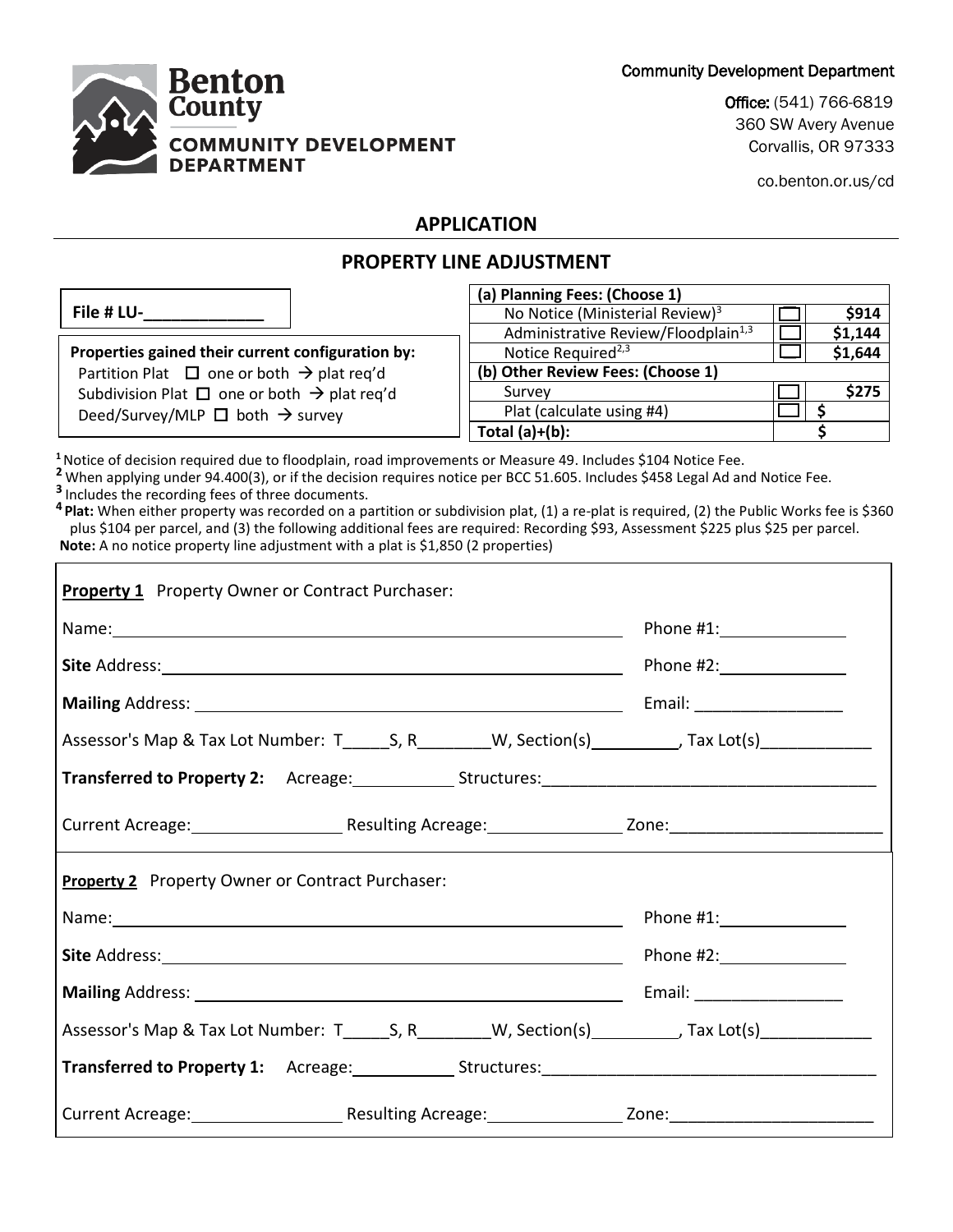#### **Others to notify (e.g., Land Surveyor, etc.)**

Name Mailing Address (or E-mail Address)

Is the property line adjustment to correct the **encroachment of a structure** over a property line?  $\Box$  Yes  $\Box$  No

Is or will the only access to either property be by means of a **railroad crossing**?  $\Box$  Yes  $\Box$  No

#### **Standards:**

See Chapter 94 of the Benton County Code (BCC) for property line adjustment standards and procedures. (Available at the Community Development Dept. and

[https://www.co.benton.or.us/planning/page/development-code\)](https://www.co.benton.or.us/planning/page/development-code)

Minimum frontage on an improved public road for each property is 25 feet per BCC 99.405.

Depth-to-width ratio is a maximum of 2.5 to 1 per BCC 99.305.

Maximum length of access strip for flag lot per 99.310: Inside UGB: *300 feet* Outside UGB: *750 feet*

#### **Attachments**

- 1. A copy of the most recent deed(s) covering the subject properties showing current ownership of both properties.
- 2. A copy of the easement granting access to any proposed property that does not have frontage on a public road.
- 3. The Environmental Health Department (541-766-6841) must certify that any existing or future on-site sewage disposal system is protected pursuant to State law. The location of any existing systems must be accurately identified on the map submitted with this application. If you have a copy of a septic site evaluation, septic permit, or "Certificate of Satisfactory Completion", please attach it to this application. If the location of a septic system is unknown and could be in close proximity to the proposed adjusted property line, an application and fee for evaluation of the existing septic system may be required to locate the system and a replacement area.
- 4. An accurate, scaled map showing both properties, the proposed adjustment to the property line, the area in each property and the area proposed to be transferred, all existing structures, driveways/roads, easements, septic systems, wells, or other improvements, and the distances of these features from existing and proposed property lines. Label all structures. Identify which direction is north. Label the proposed properties as Property 1 and Property 2 as described in this application.
- 5. If the property line adjustment will result in a parcel in the Exclusive Farm Use, Forest Conservation, or Multi-Purpose Agriculture zones that is both smaller than the minimum parcel size allowed in that zone and smaller than the smallest of the existing parcels prior to the property line adjustment, then you must demonstrate that the proposal meets the criteria in BCC 94.400(3).